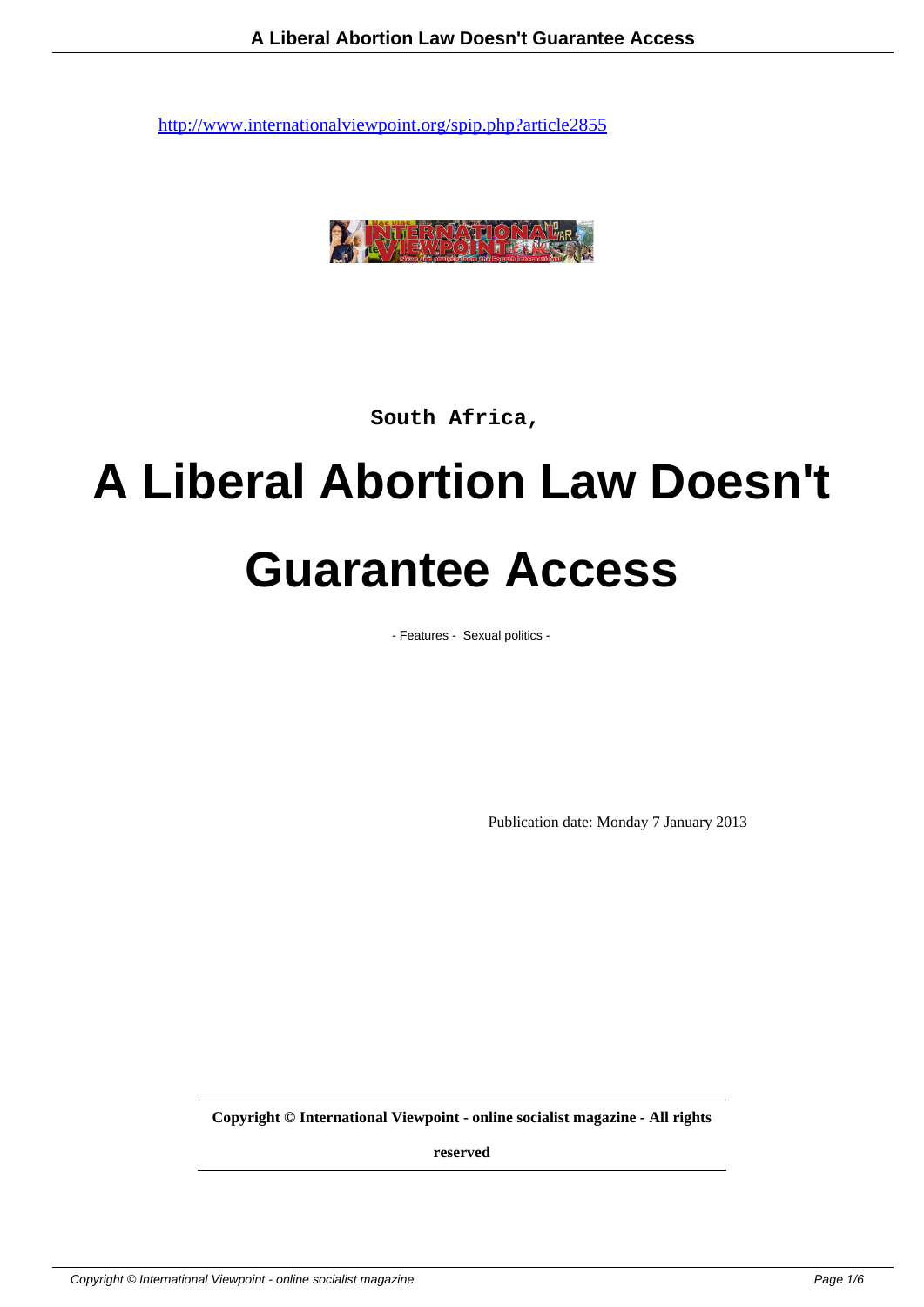**This story is part of a** Pulitzer Center on Crisis Reporting collaboration between African and American journalists on reproductive health issues. The article appeared in the January 21, 2013 edition of *The Nation* and we are republishing with the permission of Agence Global.

Seventeen years ago, as apartheid came to an end and a democratically elected government took power, South Africa seemed ready to become an abortion rights pioneer. In 1996, the post-apartheid legislature passed the first law in sub-Saharan Africa legalizing abortion without restriction in the first trimester, and with a doctor's approval thereafter. The new rules allowed women to walk into a public hospital or clinic, confirm their pregnancy and gestation period, and receive a free abortion if they were fewer than thirteen weeks along in their pregnancy. Simple and straightforward, the law is "probably the most progressive [abortion] law in the world," says Jane Harries, director of the Women's Health Research Unit at the University of Cape Town. But sixteen years on, the promise of access, no matter how liberal, "doesn't necessarily translate into services that are available." In today's South Africa, it is often faster and easier to get an illegal abortion than a legal one.

Seventeen-year-old Marie (not her real name) has a story that is all too typical. When she found out she was pregnant, "I wanted to kill my boyfriend," she told us. Equally furious and fearful, she hid the news for months from her aunt and cousins, with whom she lived just outside Port Elizabeth, a waning shipping town on South Africa's eastern coast. "I wanted an abortion," Marie says. "It took me a long time to get the R140 [roughly \$16] to get to the clinic." When her belly was finally too big to hide, her aunt banished her, and Marie went to stay with her boyfriend. Once she got to a clinic, Marie says, ("I waited for a long time. When they finally did the scan, they said it was too late to abort. They could not help me."

Marie's story is repeated across the country. Free abortion is guaranteed at public hospitals and clinics designated by the government to offer the service. Yet less than half the facilities so designated actually offer the procedure. And even that's an improvement over four years ago, when only 25 percent were providing servicesmore than a decade after legalization.

As a result, women like Marie have to run a gantlet when they need abortion services. Clinics are an expensive taxi ride away for some South Africans, those taxi fares add up to a week's wages and even women with access to a household vehicle often don't want their families or neighbors to know they need it for an abortion appointment. Plus the intake practices at these clinics, meant to streamline the high demand, mean that women have to schedule a procedure and then return later.

Last year, nearly 80,000 abortions were performed across South Africa, but women's health experts are quick to point out that these numbers reflect the state's current capacity, not the real demand.

Mfundo Mabenge, head of obstetrics and gynecology at Port Elizabeth's Dora Nginza Hospital, blames the government for creating this crisis. "Government has failed us," she says. "They compel us to offer a service for termination of pregnancy, but they give us no support." Mabenge, like other Ob/Gyn chiefs we spoke with, was simply told to make space to provide abortions and then to offer them. The government covers the cost of the procedure, but Mabenge says there's no money to add beds, mop the floors, or otherwise create and maintain a clinic space.

Meanwhile, Mabenge says, "demand is greater than we can handle." Nationally, the number of abortions performed jumped nearly a third between 2010 and '11. Joe Maila, spokesman for the national Department of Health, says the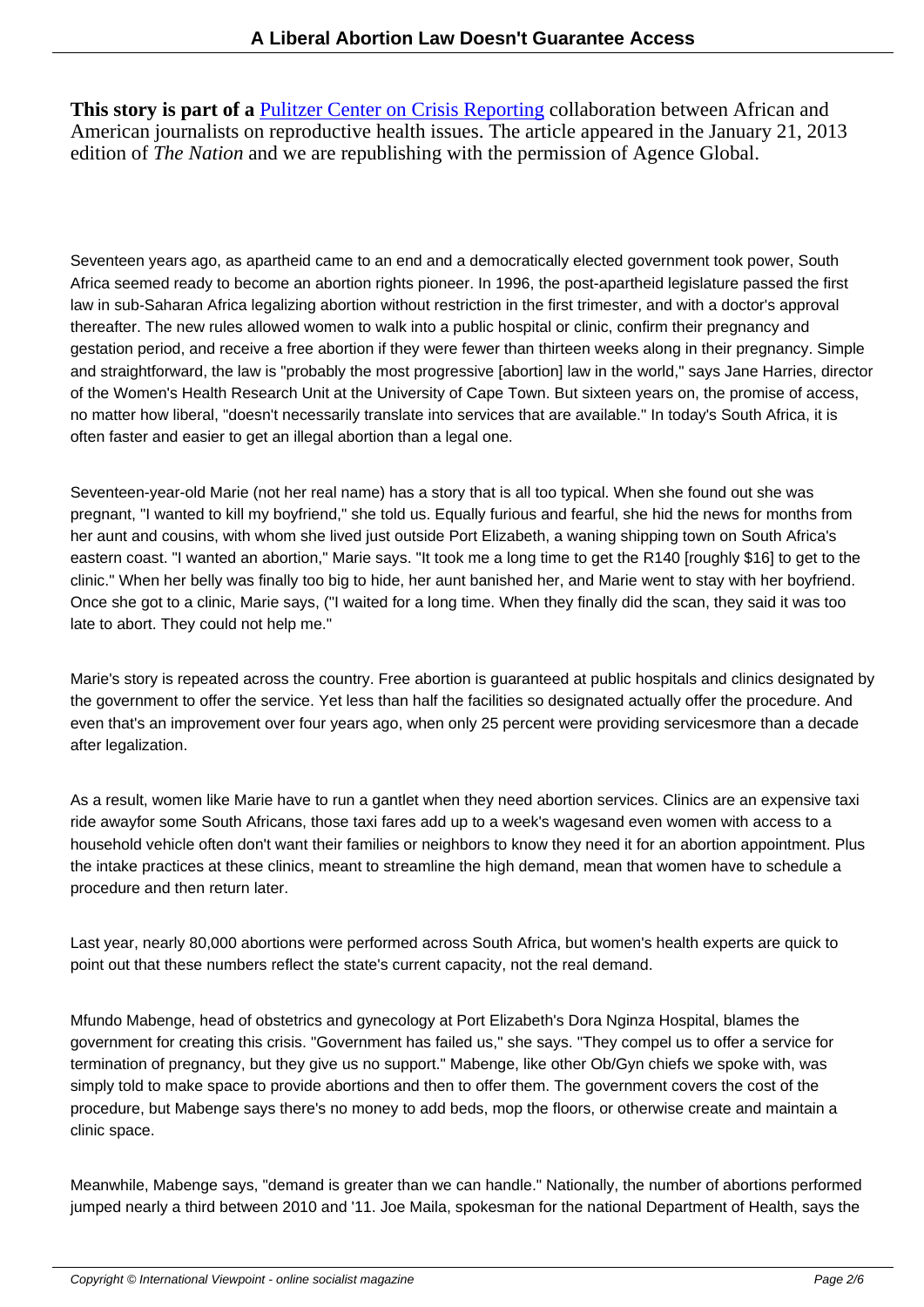South African government doesn't measure "demand" for abortion. But Mabenge's hospital sees as many as twenty patients a day requesting one; the number of abortions there doubled between January and June 2012, even as the staff dropped from four to two midwives.

Mabenge's colleagues across the country face similar problems. "There's a huge shortage of abortion-care providers in this country," says Harries. "Facilities are designated, but there are no people to provide the services." That's partly because abortion is a contentious topic, and nurses who oppose the procedure often elect not to work in their clinic's abortion wing. Willing nurses, meanwhile, may be discouraged by peer pressure.

Behind every abortion, of course, is an unintended or unwanted pregnancy. Lack of access to contraceptives is the most commonly cited cause of those pregnancies, according to the South African health professionals we interviewed. The World Bank has found that 60 percent of South African women use contraceptives, but access varies greatly by community. Less than half of sexually active teenagers report using condoms; nearly 20 percent report forgoing contraception entirely. Meanwhile, in the Eastern Cape, we heard stories of teens having sex for money, shoes or cellphone credit. Unemployment in South Africa hovers around 25 percent, and the recent and bloody strikes by black laborers at mining facilities have ignited a debate over the persistent social inequalities in the country nearly twenty years after the end of apartheid.

Sharon Hobo, a nurse in the Dora Nginza abortion facility, says teens in particular have difficulty gaining access to family planning services. "They say, 'My mom doesn't want me to go,' or 'The school hours clash with the clinic hours,' "Hobo says. There's a broad social denial about teens' sexual activity, but there's also a stigma. "In the culture, you know, [contraception] is a taboo," Hobo says.

\* \* \*

The Hillbrow Community Health Centre is a first-(trimester abortion provider in the heart of Johannesburg. The clinic, in a low-income neighborhood, looks more like a military installation, surrounded by high walls and rings of concertina wire, with uniformed security agents monitoring public waiting areas and intercepting visitors at every threshold. The security guards and reception staff ask patients to announce their destination, which means that at Hillbrow, as at the other hospitals and clinics we visited, every woman who comes for an abortion has to say so in front of a crowd.

On a late March morning, Hillbrow's basement clinic was crowded. The waiting room was lined with posters advertising birth control pills, injectables and a variation on the NuvaRing. The women in the ads were cheerful, diverse and mature: one black, one white and one Asian woman, all laughing with post-adolescent confidence. The women staring back at them from the vinyl chairs in the waiting room were mostly young, all quiet and all black. They exuded uncertainty; a few seemed downright afraid. A sign at the reception area warned them: "You will wait 2 hours and 30 minutes on average with the available staff resources." Judging from what little chatter there was, the women seemed to know they'd be there all day.

If national patterns are any clue, some of those women arrived here too late. The law sets the cutoff for first-(trimester abortions at twelve weeks. Many women don't realize they're pregnant until eight or nine weeks go by, and the first appointment they're offered may put them in the thirteenth or fourteenth week. At that point, they need to seek out a second-trimester facility.

For that, many Hillbrow patients turn to the Charlotte Maxeke Johannesburg Academic Hospital. The hospital sees 3,000 women a year and turns two-thirds of them away, usually because they're too far along in their pregnancy (the cutoff for second-trimester procedures is twenty weeks). Norma Bustard, nurse manager at Johannesburg Academic, says that women routinely tell her staff they've waited days at different clinics, across the span of their pregnancies.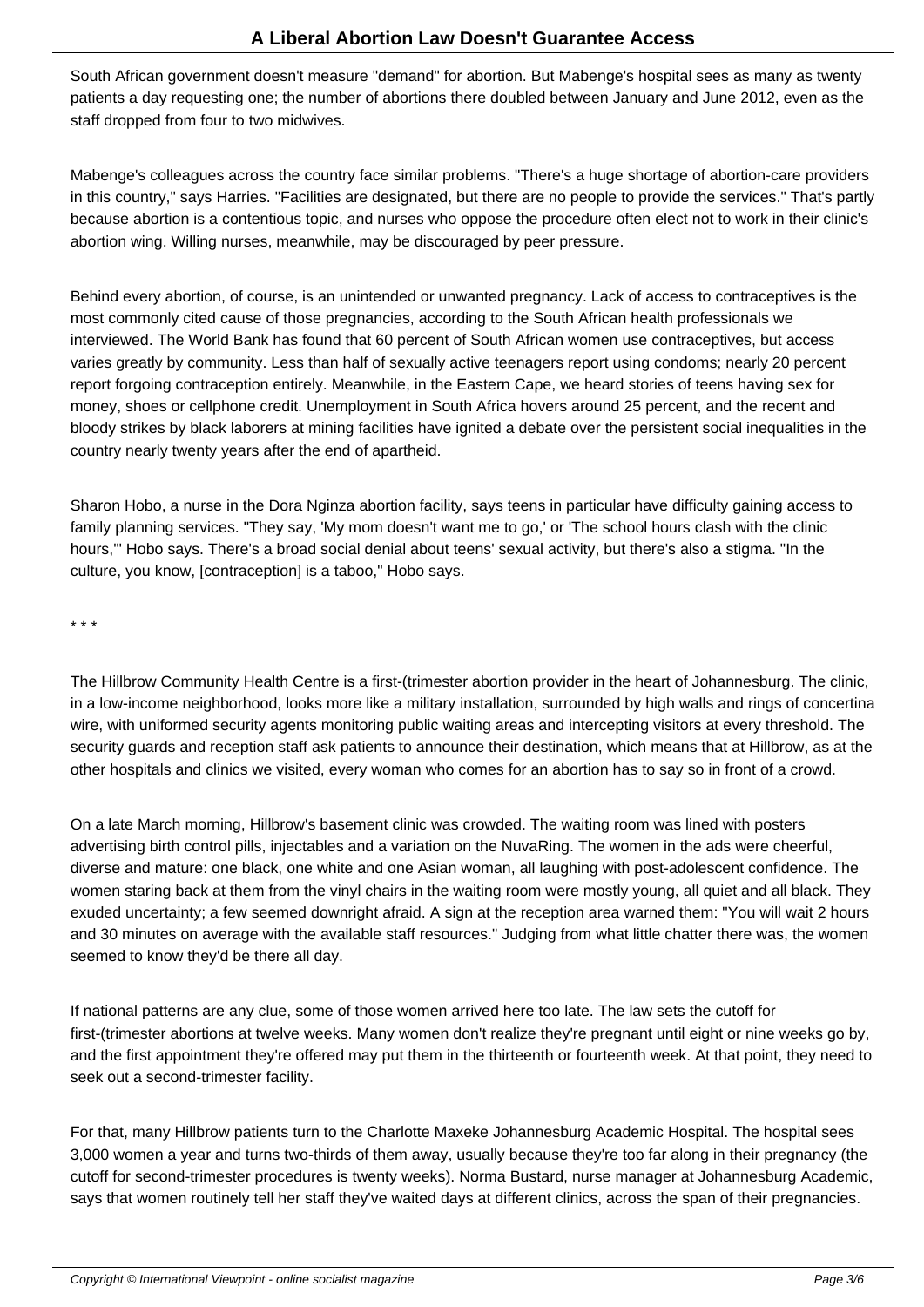"Then they came back another day, and the clinic was still full," she says. By the time they make it to Bustard's ward, "this may be their third or fourth clinic."

We heard similar stories of confusion in the other clinics we visited. The law itself further complicates the issue. Public health facilities may perform either first- or second-trimester procedures, depending on the training of their staff. A first- trimester procedure, available without restriction for the first twelve weeks of pregnancy, requires midwives trained in either manual vacuum aspiration or medication abortion ((or both). A second-trimester procedure is most often surgical and must be performed by a doctor. These procedures are restricted to cases of rape or incest, likely physical or mental harm to the mother or the fetus, or significant impact on the socioeconomic status of the woman a category that some midwives say covers everything from a fear of impoverishment to a desire to continue one's education.

Women who lack this perseverance have another, easier option: illegal abortion. Across the street from the Hillbrow clinic, a brick apartment building is plastered with brightly colored posters advertising fast, cheap and confidential services. The same posters line the streets of nearby Soweto township; they paper Port Elizabeth's bus depots, roughly 650 miles away on the eastern coast; and they've been affixed to electric poles in the rural, northernmost province, Limpopo. In short, they're everywhere.

Like midwives performing abortions or doctors inducing labor, illegal abortion providers use misoprostol. The drug detaches the fetus from the uterus, which means its safety depends entirely on the dose and accompanying medical oversight. Illegal providers simply hand over the pills, and the women hope for the best.

For people who have been turned away from the clinics or couldn't get there in the first place back alley providers are a last-ditch hope. Karen Trueman, country leader of Ipas, an international organization that aims to curb deaths from unsafe abortions, says flatly, "When a woman makes a decision to terminate, she's going to terminate." That's especially true for young women. According to the South African Medical Research Council's most recent youth-risk behavior survey, nearly half the girls ages 13 to 19 who had an abortion in 2008 did not use a hospital or clinic.

Franco Guidozzi, head of obstetrics at Johannesburg Academic, says there's no real way to know if a woman who ends up in his hospital has had an illegal abortion. Unless a patient admits she's sought out misoprostol on her own, or ends up septic in the emergency room at a hospital where she'd earlier requested an abortion (and where a nurse might remember that), there's no real way to know. Besides, doctors and nurses say, no one has asked them to track that information in the first place.

\* \* \*

Though illegal abortions are safer now than they were in what some healthcare workers bluntly call "the coat-hanger years," they're still anything but foolproof. In March, a woman attending the University of Johannesburg died in her student hostel, a death that police attributed to an illegal abortion. Nearly 25 percent of maternal deaths, according to the latest national inquiry into maternal health, are caused by conditions that specialists say correlate with an illegal abortion.

If that language sounds vague, it's for a reason: the most recent biannual inquiry into maternal mortality has all but dropped any mention of abortion as a cause of death. "Nobody's really happy with the term 'abortion' in South Africa, so they've decided that they're not going to use 'unsafe abortion,'" says Trueman. "It's all obfuscated in the newest report with terms like 'unsafe miscarriage.'" Mabenge, the Ob/Gyn chief at Dora Nginza Hospital, is also a member of the national panel that produces the maternal health report. He says other code words include "septic miscarriage" and "acute collapse." But rather than confront the continuing lack of access to legal abortion services, government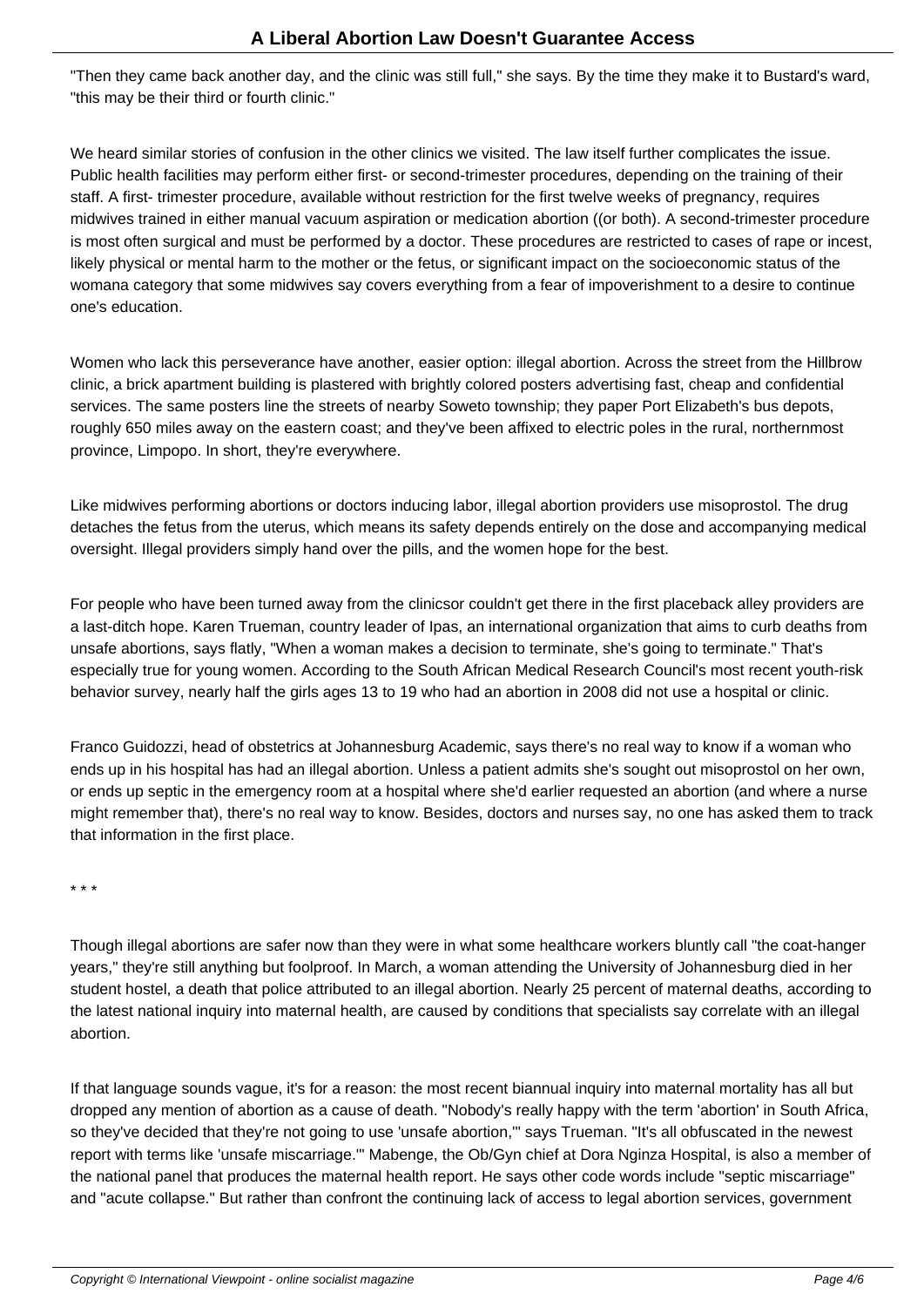officials lament the availability of illegal ones. "Newspapers and municipalities should be ashamed of allowing advertisements for fly-by-night abortion practitioners," says Eddie Mhlanga, the former head of the Maternal Child and Women's Health Unit of the National Department of Health.

Church groups blame teenage "promiscuity," and public officials wring their hands over teens' alleged use of abortion as a contraceptive. Both are theories for which hospitals and health departments can't produce data and which coincide with anti-abortion talking points. "There is an increasing demand for abortion because teenagers do not want to use contraceptives," said Sizwe Kupelo, spokesman for the Eastern Cape's health department. "Instead, they use termination of pregnancy."

Trueman calls this a "paternalistic, stigmatizing attitude.... Apart from being ludicrous and not supported by the statistics, it puts women in the light of being totally irresponsible." Harries, meanwhile, says researchers have been asking for precisely the data that might back up the government's claims about the use of abortion as a contraceptive. What gets collected, she says, "isn't great...[and] the numbers don't always add up."

Even the government's own independent statistical authority calls the official figures questionable. The Health Systems Trust said in its 2011 report that the government's abortion statistics are "increasingly unreliable." Just as it did during the AIDS (crisis, when then-President Thabo Mbeki denied the relationship between HIV and AIDS, the government seems to be perfecting an alibi of plausible deniability: if there aren't any numbers to prove there's an abortion crisis, then there must not be a crisis.

Other numbers don't disappear so easily. National and international statistics suggest a general pattern of neglect concerning the issue of women's health. The maternal mortality rate in South Africa is up more than 20 percent in as many years, according to the UN Population Fund. Though South Africa boasts one of the continent's most robust economies and spends more per capita on health than any other African country, its maternal mortality numbers are on par with the Republic of Congo. Even Pakistan is doing better.

But the lack of access to abortion services is only one of the systemic problems in South Africa's healthcare sector. "Termination of pregnancy has always been the Little Orphan Annie left behind, but we have issues related to cervical cancer screening, breast cancer screening, access to contraceptives," says Trueman. At the same time, South Africa is facing a fiscal crisis in its healthcare sector: five of its nine provinces are directly supervised by the national health ministry a significant intervention in a highly decentralized country because their fiscal management has been so poor. To cut costs early last year, the Eastern Cape's health director implemented a hiring freeze, even as the province was facing a staff shortage (the province had less than half of the nurses it needs) all of which made it even more difficult for women seeking to terminate an unwanted pregnancy.

One solution to the crisis may be medication abortions. Unlike current procedures, which require several hours in a clinic and manual "evacuation" of the uterus by a trained staff, medication abortions induce termination with a combination of drugs. Women take the first drug at the hospital and the second at home, and return to the hospital ten to fourteen days later for a checkup. Medication abortions are already an option in the Western and Eastern Cape, and three other provinces are slated to offer them this year, with help from Ipas. They are also a popular choice: in one province, Ipas found that more than 75 percent of women intending to terminate preferred that option over the rest.

But the country's medical establishment has been wary. "Medical people in South Africa are not very happy about women doing things on their own," Trueman says. "But women are pretty sensible, believe it or not. And they know their bodies."